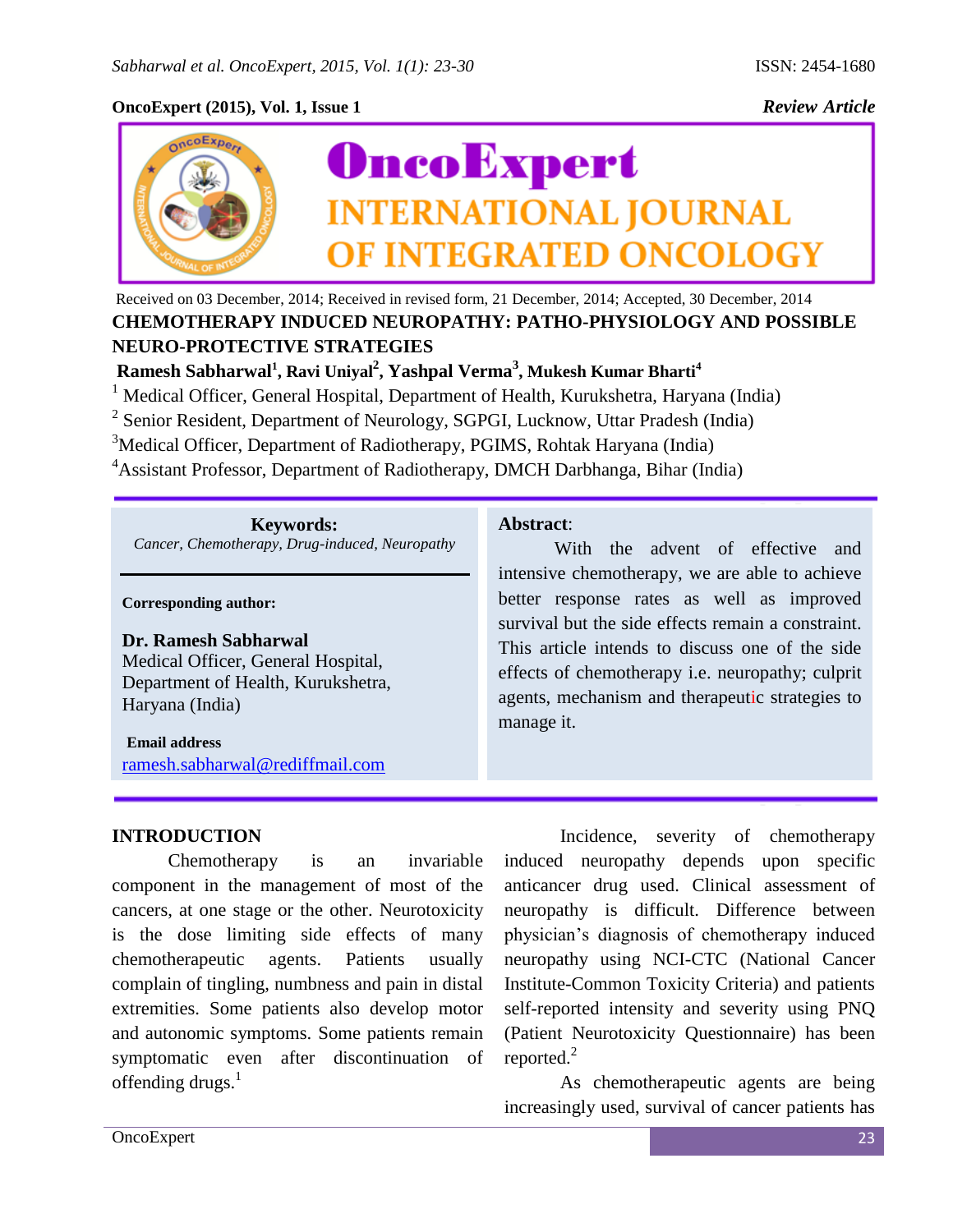improved remarkably. Thus the number of patients struggling with these neurotoxic adverse effects is also on rise. Physicians usually underestimate the severity of chemotherapy induced neuropathy as reviewed in a study.<sup>3</sup>

There is no specific treatment for chemotherapy induced neuropathy. Patients with distressing symptoms are required to reduce the dose or stop their anticancer drug which may affect the disease course and may further increase their problems. Patients with chemotherapy induced neuropathy bear higher healthcare cost than cancer patients without neuropathy.<sup>4</sup>

### **CAUSATIVE AGENTS**

### **Platinum analogues**

*Cisplatin*: Cisplatin is used as an anticancer agent in solid tumours of lung, ovary, bladder, testes, head and neck, oesophagus, stomach, colon, pancreas, breast and prostate.<sup>5</sup> Neuropathic symptoms usually occur following a total cumulative drug dose of more than 400-500 mg/m2, i.e. after three to six months of treatment. $1$ Symptomatology includes paraesthesia and dysaesthesia in distal extremities. Some patients may develop sensory ataxia and Lhermitte's phenomenon. 6 Neuropathy is usually reversible after discontinuation of drug but recovery is very slow.

*Oxaliplatin*: Usually two patterns of symptoms are seen. First is early acute nerve hyperexcitabilty which is observed with in few hours and second is a chronic, cumulative neuropathy occur after repetition of chemotherapy cycles.<sup>7</sup>

Early features include cold induced dysesthesia in hands and circumoral area and numbness, tingling and cramps in extremities. This occurs in more than 90% patients. These

symptoms are generally self limiting and resolve within few days. However, they reappear on subsequent administration of drug with increased severity. Neurophysiological studies revealed neuromyotonic discharges in first 24 to 48 hours which suggest peripheral nerve hyperexcitability which is probably due to oxaliplatin induced channelopathy.<sup>7</sup>

After multiple cycles of chemotherapy, 50-70% patients develop persistent distal symmetrical sensory symptoms. Usually severe symptoms develop after a cumulative dose of  $874$ mg/m<sup>2</sup>. Median time of recovery is around 13 weeks after discontinuing the treatment.<sup>8,9</sup> In some patients, due to coasting effects, neuropathic symptoms may progress even after stopping the drug.

*Carboplatin*: This platinum analogue is less toxic. Neuropathy similar to cisplatin appears but with higher cumulative doses, usually  $600mg/m^2$ or more. $10$ 

*Vinca alkaloids*: Around 50% of the patients receiving vincristine develop sensory motor peripheral neuropathy. Symptoms appear after a cumulative dose of 12mg. After a cumulative dose of 30-50mg, the drug has to be stopped because of higher risk of irreversible neuropathy. Neuropathic symptoms include numbness, tingling, dysaesthesia in hands and feet along with loss of deep tendon reflexes. More severe cases may develop distal muscle weakness. Onethird of patients may develop autonomic symptoms. 11-13

*Taxanes*: Paclitaxel is used for various solid tumours e.g. ovary, breast, head & neck and lung carcinomas.<sup>14</sup> Neuropathy usually occurs after a cumulative dose of  $1400mg/m^2$ . Neuropathic symptoms also depend on larger dose in each cycle ( $>$ 200mg/m<sup>2</sup>) and infusion duration (short duration). Clinical presentation includes paraesthesia, numbness, tingling, burning and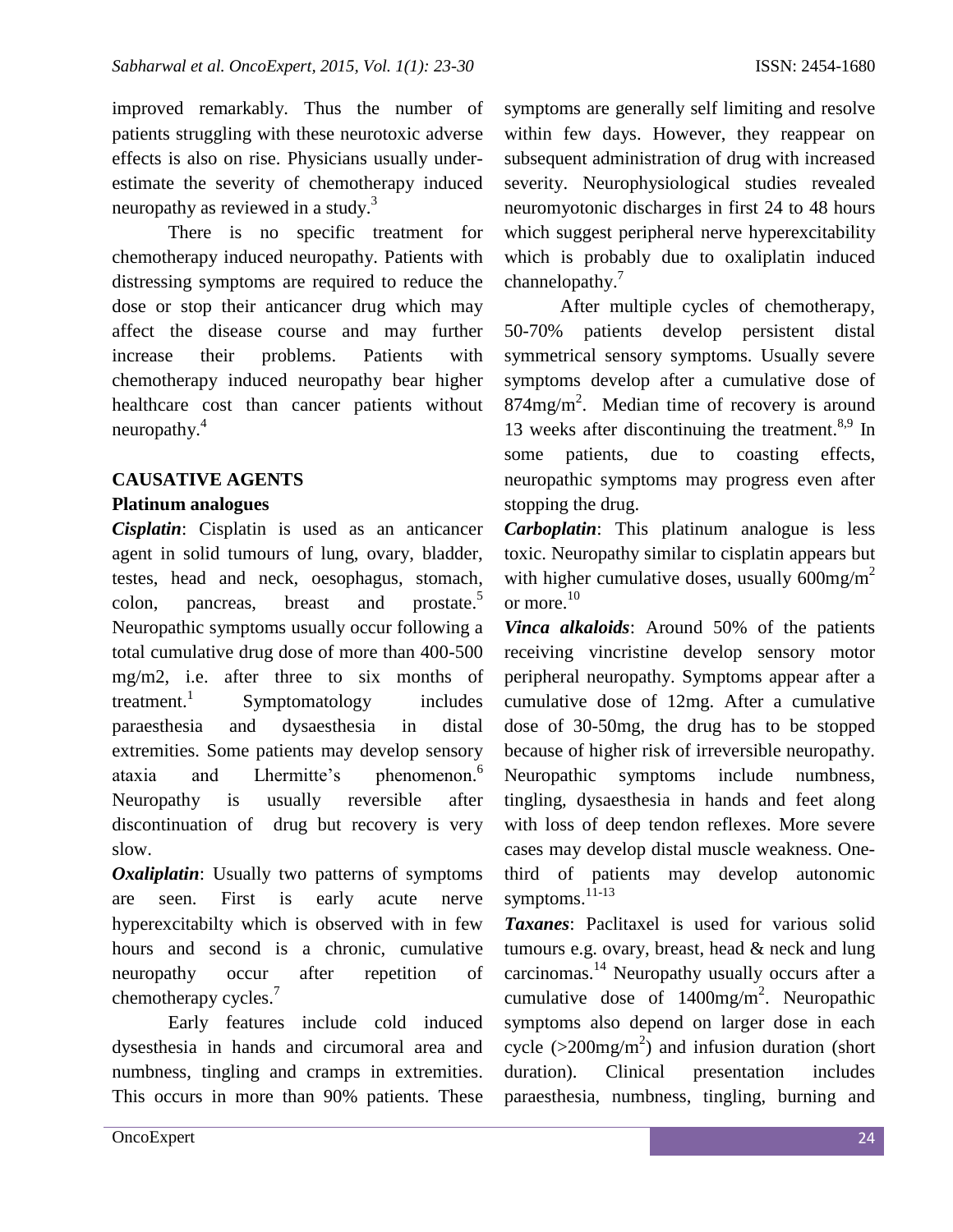allodynia in distal extremities. Perioral numbness, loss of tendon reflexes and vibration sensation can also be seen. Motor symptoms rarely occur in severe cases.<sup>15,16</sup>

*Thalidomide*: It is used for treatment of multiple myeloma, Waldenstrom's macroglobulinemia, myelodysplastic syndromes, acute myeloid leukemia. <sup>17</sup> Around 20-40% of the patients develop neuropathy. After seven months of therapy, 100% patients may develop these symptoms. Clinical features include parasthesia, tingling, dysesthesia and slight loss of tactile sensations. 18,19

### **PATHOPHYSIOLOGY**

### **Platinum analogues**

Various studies suggested that both cisplatin and oxaliplatin have strong affinity to dorsal root ganglia where it causes structural changes in DNA. When DNA damage exceeds the repairing capacity of cell, it undergoes apoptosis leading to cell death. $20,21$ 

Oxaliplatin induced early acute neurotoxicity is supposed to be due to channelopathy. Recent evidence suggests that oxaliplatin has specific effect on voltage gated channels although exact mechanism is not known. 22-24 Earlier, it was hypothesized that an oxaliplatin metabolite, oxalate was the cause of transient dysfunction of ion channels by chelating intracellular calcium ions.<sup>25</sup> But, it has never been demonstrated that intracellular calcium concentration is lowered in oxaliplatin toxicity.<sup>26</sup>

Oxalate usually leads to renal damage along with neurological dysfunction but it is not seen in oxaliplatin toxicity.<sup>27</sup> Recently a new mechanism for oxaliplatin induced nerve hyperexcitability has been proposed. According to this oxaliplatin causes impairment of fast potassium channel functioning in myelinated axon

internodes. <sup>28</sup> This leads to formation of after discharges in response to a saltatory action potential.

Transient receptor potential (TRP) channels are related to mechano-sensation and temperature perception. They have been extensively studied in animal studies. Some experimental studies suggest that sensitization of TRPV1 and TRPA1 is associated with hot and cold hypersensitivity in oxaliplatin induced neuropathy. $^{28}$ 

### **Vinca alkaloids and taxanes**

Both exert their action by inhibiting the formation of mitotic spindles but the basic difference in their mechanism of action is that vinca alkaloids inhibit microtubule formation while taxanes excessively stabilise the microtubules.<sup>1,29</sup> Oxidative stress is supposed to play an important role in paclitaxel induced neuropathy. $30<sup>30</sup>$ 

In experimental studies it has been shown that pharmacological inhibition of reactive oxygen species may prevent mechanical hypersensitivity and pain. $31$  In some studies activation of satellite glial cells in the dorsal root ganglia has been demonstrated while in other studies, accumulation of macrophages in dorsal root ganglia has been shown to play a role.<sup>32-33</sup>

#### **Thalidomide**

Exact mechanism is still unknown but studies have suggested that this drug is antiangiogenic which leads to decreased blood flow to dorsal root ganglia by inducing micro-vascular changes in vasa nervosum.<sup>34</sup> Alternate hypothesis suggest that there is dysregulation of neurotrophin sensitivity attributable to inhibition of NF-  $\kappa$ B.<sup>35</sup>

# **THERAPEUTIC STRATEGIES Symptomatic therapy**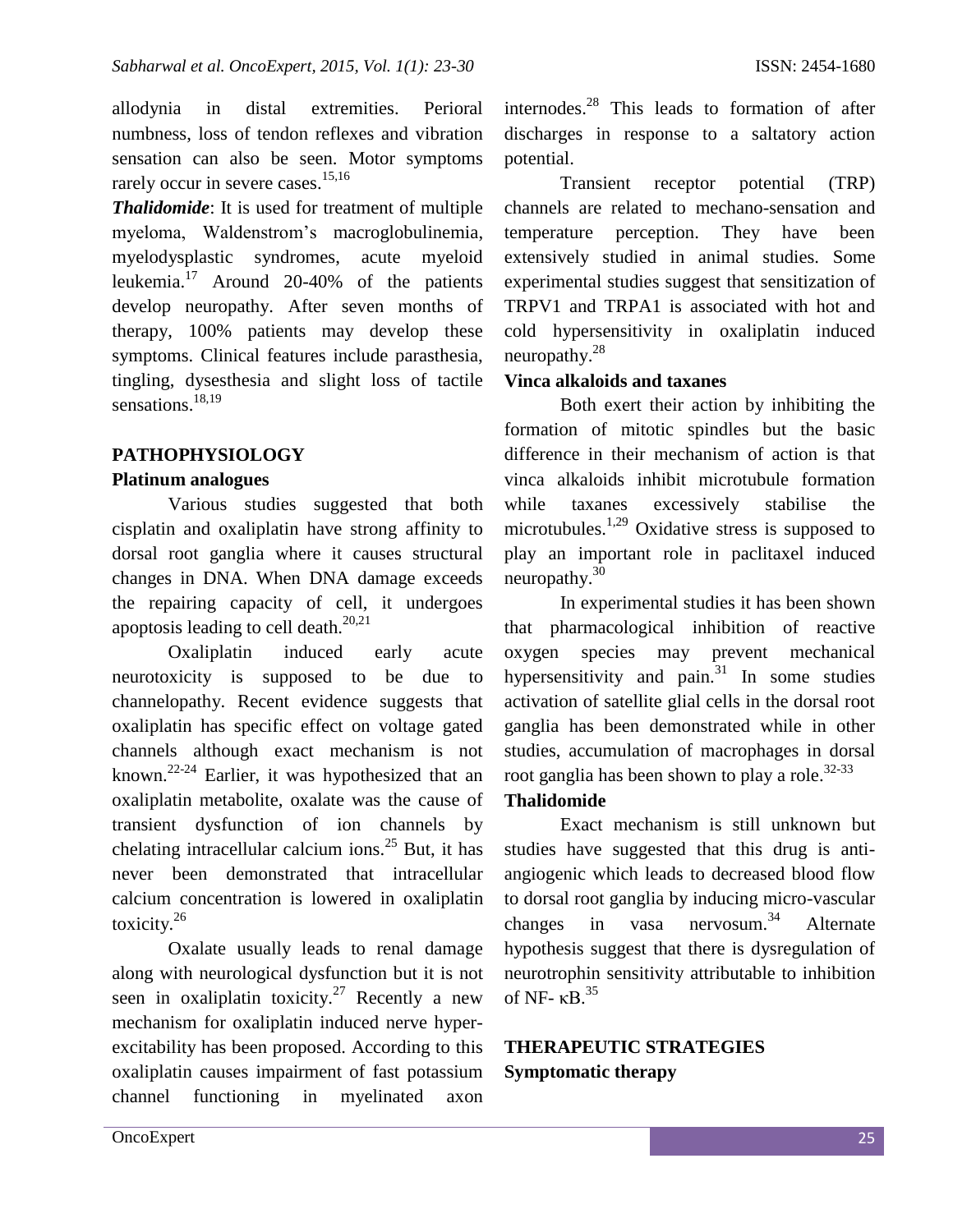Tricyclic antidepressants and anticonvulsants have been used with variable efficacy but these drugs are not free of side effects.<sup>36</sup> A recent trial suggested superior efficacy of duloxetine in suppressing the symptoms of oxaliplatin induced neuropathy.<sup>37</sup>

### **NEUROPROTECTIVE THERAPY**

Many options have been tried with a great hope but only few of them have shown some efficacy in combating the neural damage due to chemotherapeutic agents.

*Amifostine:* It is an antioxidant tried for the prevention of cisplatin and paclitaxel induced neuropathy.38-44 Although, some studies have demonstrated good results but serious side effects like hypotension have posed a risk to its use in many of the patients. The efficacy of this agent could not be reproduced in further trials. $39-$ 41,44

*Glutathione:* Promising results have been shown in a few small randomised placebo control trials while other studies could not demonstrate its efficacy in preventing neurotoxicity. This warrants the need for further studies.<sup>45-47</sup>

*Calcium/Magnesium infusion:* Earlier studies suggested their role as neuro-protective agents in preventing oxaliplatin induced neuropathy but a recent phase III trial could not reproduce the previous findings.48-52

**Vitamin E:** Its role has been investigated for cisplatin and paclitaxel induced neurotoxicity. There are conflicting results in different studies. $53-56$ 

*Glutamine:* There are inconsistent results regarding its role as a neuro-protective agent. $57-60$ 

*Erythropoietin:* It has neurotrophic properties in addition to its role in erythropoiesis. The receptors are present on nerve axons, Schwann cells and dorsal root ganglia which increase after injury and thus form the basis of treatment with

this agent. Large clinical trials are needed to establish its role in neuro-protection.<sup>61,64</sup>

*Acetyl-L-Carnitine:* Many trials have investigated its role in cisplatin and paclitaxel induced neuropathy with one study suggesting improvement in sensory and motor neuropathy but large scale trials are needed for the confirmation of these results. $65-67$ 

#### **PHARMACOGENOMICS**

Pharmacogenomics is the study of genetic variations that influence individual response to drugs. It may help in identifying people at high risk of developing chemotherapy induced neuropathy.<sup>68</sup> Neurotoxic effects associated with specific genes have been studied in patients receiving platinum analogues, taxanes, thalidomide and bortezomib.<sup>69</sup>

Some genes e.g. *GSTP1, GSTM1, GSTM3, ERCC1, ABCB1, CYP2C8, CYP3A5, ITGB3, AGXT* are studied in detail for their toxic effects. Some studies showed their association with chemotherapy induced neuropathy but some failed to demonstrate that association.<sup>69</sup> In future carefully done large scale studies may help in identifying people at high risk of developing chemotherapy induced neuropathy.

#### **CONCLUSION**

As cancer survival is increasing with the advent of newer chemotherapeutic agents, the number of patients with chemotherapy induced neuropathy is also increasing. There is still no specific therapy and protocol available for management of this distressing condition. As our understanding about the pathophysiology of chemotherapy induced neuropathy is increasing, we shall probably be able to achieve the target of effective therapy for neuro-protection in such condition.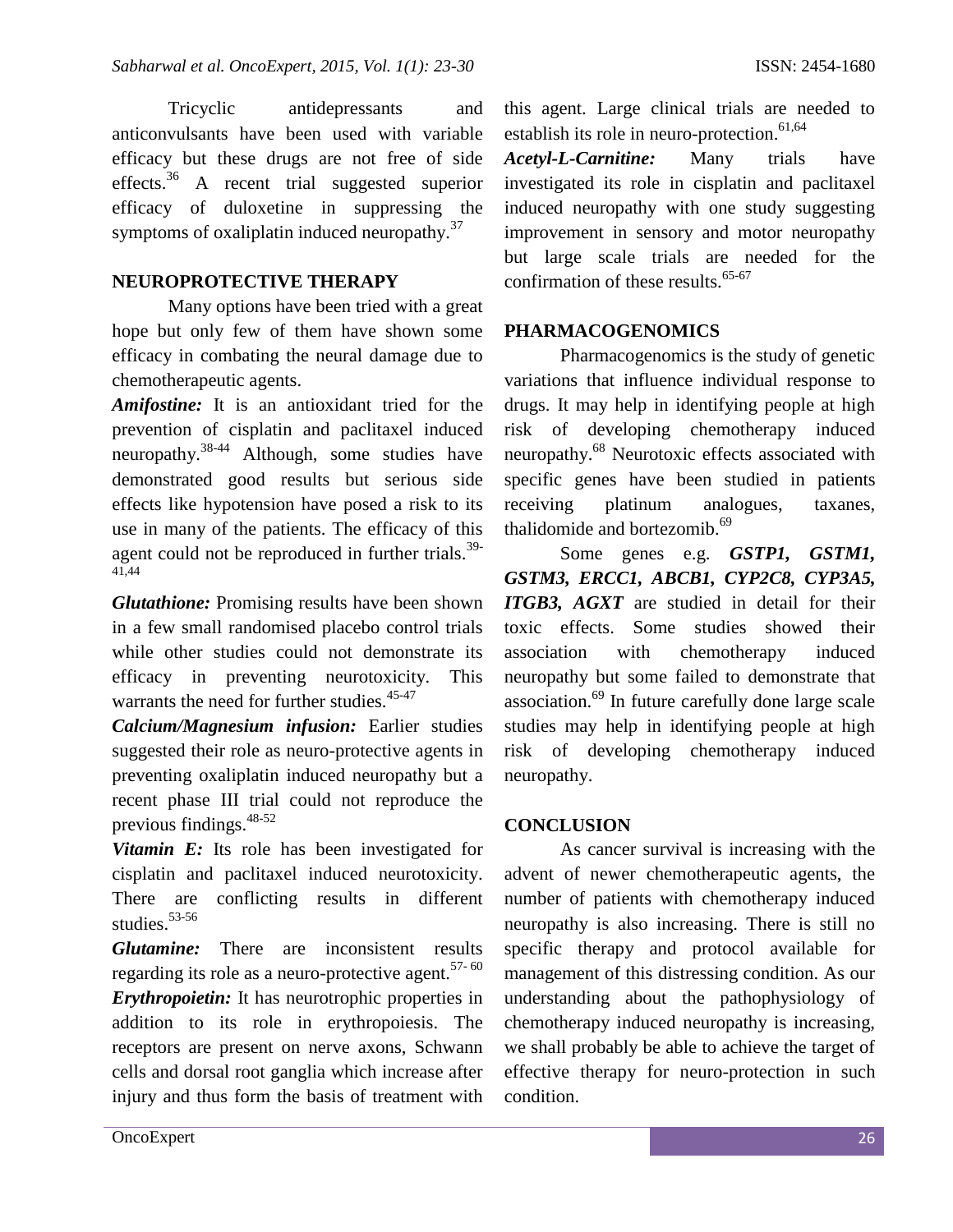### **REFERENCES:**

- 1. Windebank AJ, Grisold W. Chemotherapyinduced neuropathy. J Peripher Nerv Syst 2008; 13:27–46.
- 2. Shimozuma K, Ohashi Y, Takeuchi A, et al. Feasibility and validity of the Patient Neurotoxicity Questionnaire during taxane chemotherapy in a phase III randomized trial in patients with breast cancer: N-SAS BC 02. Support Care Cancer. 2009; 17(12):1483–91.
- 3. Balayssac D, Ferrier J, Descoeur J, Ling B, Pezet D, Eschalier A, et al. Chemotherapy-induced peripheral neuropathies: from clinical relevance to preclinical evidence. Expert Opin Drug Saf. 2011; 10:407–17.
- 4. Pike CT, Birnbaum HG, Muehlenbein CE, et al. Healthcare costs and work loss burden of patients with chemotherapy-associated peripheral neuropathy in breast, ovarian, head and neck, and non small cell lung cancer. Chemother Res Pract. 2012; 9:138-48.
- 5. Boulikas T, Vougiouka M. Recent clinical trials using cisplatin, carboplatin and their combination chemotherapy drugs (review). Oncol Rep. 2004; 11(3):559–95.
- 6. Eeles R, Tait DM, Peckham MJ (1986). Lhermitte's sign as a complication of cisplatincontaining chemotherapy for testicular Cancer. Cancer Treat Rep 1986;70:905–7.
- 7. Lehky TJ, Leonard GD, Wilson RH, etal. Oxaliplatin-induced neurotoxicity: acute hyperexcitability and chronic neuropathy. Muscle Nerve 2004; 29:387–92.
- 8. Tofthagen C, McAllister RD, McMillan SC. Peripheral neuropathy in patients with colorectal cancer receiving oxaliplatin. Clin J Oncol Nurs. 2011;15(2):182–8.
- 9. Grothey A. Oxaliplatin-safety profile: neurotoxicity. Semin Oncol. 2003; 30(4 Suppl 15):5–13.
- 10. McKeage MJ. Comparative adverse effect profiles of platinum drugs. Drug Safety. 1995;13:228–44.
- 11. Wilkes G. Peripheral neuropathy related to chemotherapy. Semin Oncol Nurs. 2007; 23(3):162–73.
- 12. Quasthoff S, Hartung HP. Chemotherapy-induced peripheral neuropathy. J Neurol. 2002;249(1):9– 17.
- 13. Legha SS. Vincristine neurotoxicity. Pathophysiology and management. Med Toxicol. 1986;1(6):421–7.
- 14. Mekhail TM, Markman M. Paclitaxel in cancer therapy. Expert Opin Pharmacother. 2002; 3(6):755–66.
- 15. Rowinsky EK, Chaudhry V, Cornblath DR, Donehower RC. Neurotoxicity of taxol. J Natl Cancer Inst Monogr. 1993; 15:107–15.
- 16. Smith RE, Brown AM, Mamounas EP, et al. Randomized trial of 3-hour versus 24-hour infusion of high-dose paclitaxel in patients with metastatic or locally advanced breast cancer: National Surgical Adjuvant Breast and Bowel Project Protocol B-26. J ClinOncol.1999; 17(11):3403–11.
- 17. Teo SK, Stirling DI, Zeldis JB. Thalidomide as a novel therapeutic agent: new uses for an old product. Drug Discov Today.2005; 10(2):107–14.
- 18. Corso A, Zappasodi P, Barbarano L, et al. Longterm outcome in relapsed and refractory multiple myeloma treated with thalidomide. Balancing efficacy and side-effects. Leuk Res. 2009; 33(9):e145–9.
- 19. Plasmati R, Pastorelli F, Cavo M, et al. Neuropathy in multiple myeloma treated with thalidomide: a prospective study. Neurology.2007;69(6):573–81.
- 20. Gill JS, Windebank AJ. Cisplatin induced apoptosis in rat dorsal root ganglion neurones is associated with attempted entry into the cell cycle. J Clin Invest. 1998; 101:2842–50
- 21. Argyriou AA, Polychronopoulos P, Iconomou G, et al. A review on oxaliplatin induced peripheral nerve damage. Cancer Treat Rev. 2008; 34:368– 77.
- 22. Adelsberger H, Quasthoff S, Grosskreutz J, et al. The chemotherapeutic oxaliplatin alters voltagegated Na(+) channel kinetics on rat sensory neurons. Eur J Pharmacol. 2000; 406(1):25–32.
- 23. Benoit E, Brienza S, Dubois JM. Oxaliplatin, an anticancer agent that affects both Na+ and K+ channels in frog peripheral myelinated axons. Gen Physiol Biophys. 2006; 25(3):263–76.
- 24. Webster RG, Brain KL, Wilson RH, et al. Oxaliplatin induces hyperexcitability at motor and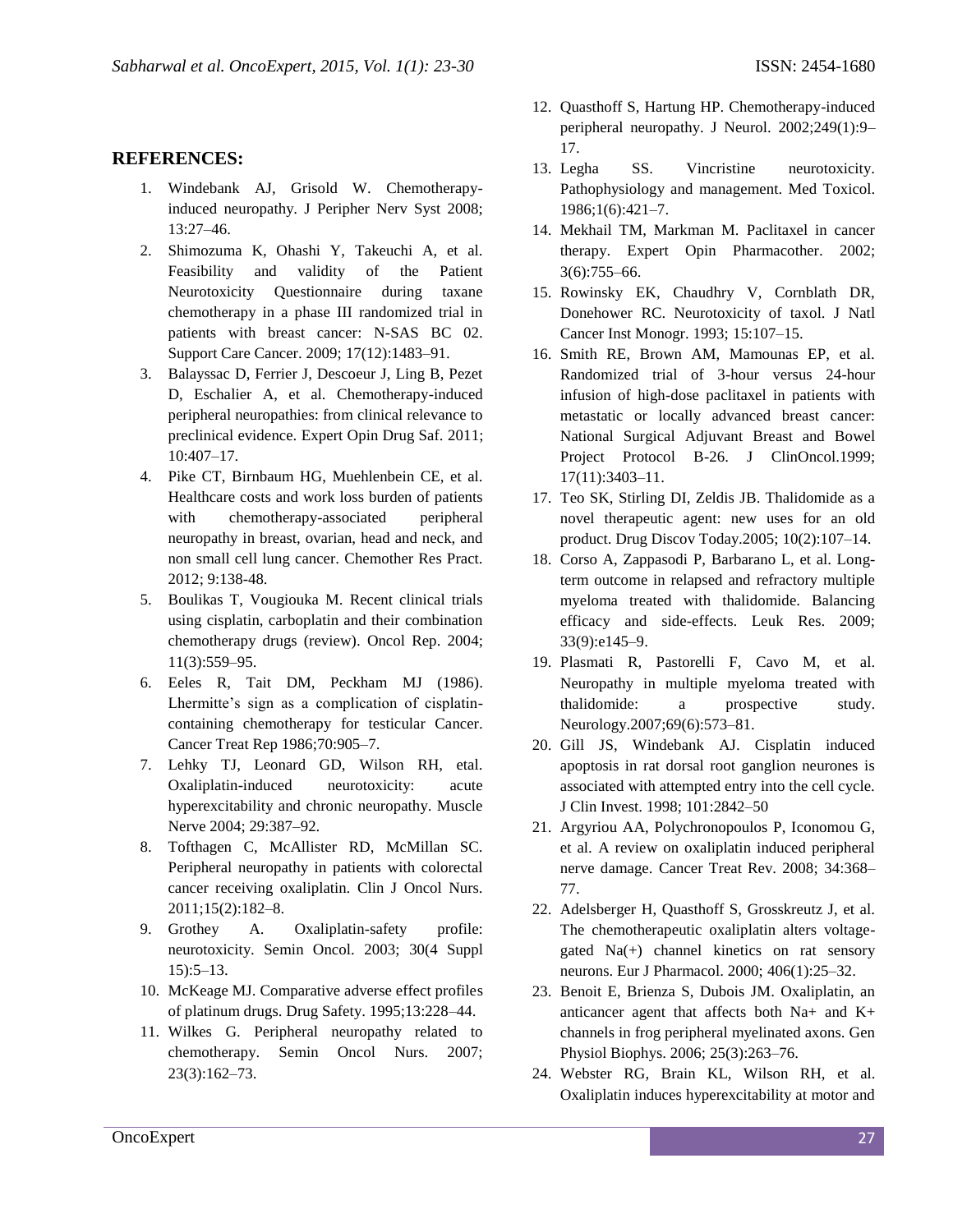autonomic neuromuscular junctions through effects on voltage-gated sodium channels. Br J Pharmacol.2005; 146(7):1027–39.

- 25. Grolleau F, Gamelin L, Boisdron-Celle M, et al. A possible explanation for a neurotoxic effect of the anticancer agent oxaliplatin on neuronal voltage-gated sodium channels. J Neurophysiol. 2001; 85(5):2293–7.
- 26. Schulze C, McGowan M, Jordt SE, Ehrlich BE. Prolonged oxaliplatin exposure alters intracellular calcium signalling: a new mechanism to explain oxaliplatin-associated peripheral neuropathy. Clin Colorectal Cancer. 2011; 10(2):126–33.
- 27. Haller DG. Safety of oxaliplatin in the treatment of colorectal cancer. Oncology (Williston Park). 2000;14(12 Suppl 11):15–20.
- 28. Dimitrov AG, Dimitrova NA. A possible link of oxaliplatin induced neuropathy with potassium channel deficit. Muscle Nerve. 2011;45(3):403– 11.
- 29. Himes RH, Kersey RN, Heller-Bettinger I, Samson FE (1976). Action of the vinca alkaloids vincristine, vinblastine, and desacetyl vinblastine amide on microtubules in vitro. Cancer Res 36:3798–3802.
- 30. Barriere DA, Rieusset J, Chanteranne D, et al. Paclitaxel therapy potentiates cold hyperalgesia in streptozotocin-induced diabetic rats through enhanced mitochondrial reactive oxygen species productionand TRPA1 sensitization. Pain. 2012; 153(3):553–61.
- 31. Fidanboylu M, Griffiths LA, Flatters SJ. Global inhibition of reactive oxygen species (ROS) inhibits paclitaxel-induced painful peripheral neuropathy. PLoS One. 2011;6(9):e25212
- 32. Warwick RA, Hanani M. The contribution of satellite glial cells to chemotherapy-induced neuropathic pain. Eur J Pain.2013; 17(4):571–80.
- 33. Nishida K, Kuchiiwa S, Oiso S, et al. Upregulation of matrix metalloproteinase-3 in the dorsal root ganglion of rats with paclitaxelinduced neuropathy. Cancer Sci. 2008; 99(8):1618–25.
- 34. Kirchmair R, Tietz AB, Panagiotou E, et al. Therapeutic angiogenesis inhibits or rescues chemotherapy-induced peripheral neuropathy: taxol- and thalidomide-induced injury of vasa nervorum is ameliorated by VEGF. Mol Ther. 2007;15(1):69–75
- 35. Briani C, Zara G, Rondinone R, et al. Thalidomide neurotoxicity: prospective study in patients with lupus erythematosus. Neurology.2004; 62(12):2288–90.
- 36. Kaley TJ, Deangelis LM. Therapy of chemotherapy-induced peripheral neuropathy. Br J Haematol. 2009; 145(1):3–14.
- 37. Smith EM, Pang H, Cirrincione C, et al. Effect of duloxetine on pain, function, and quality of life among patients with chemotherapy-induced painful peripheral neuropathy: a randomized clinical trial. JAMA. 2013; 309(13):1359–67
- 38. Albers JW, Chaudhry V, Cavaletti G, Donehower RC. Interventions for preventing neuropathy caused by cisplatin and related compounds. Cochrane Database Syst Rev. 2011;2:CD005228.
- 39. De Vos FY, Bos AM, Schaapveld M, de Swart CA, de Graaf H, van der Zee AG, et al. A randomized phase II study of paclitaxel with carboplatin +/- amifostine as first line treatment in advanced ovarian carcinoma. Gynecol Oncol. 2005 Apr; 97(1):60-7.
- 40. Openshaw H, Beamon K, Synold TW, Longmate J, Slatkin NE, Doroshow JH, et al. Neurophysiological study of peripheral neuropathy after high-dose Paclitaxel: lack of neuroprotective effect of amifostine. Clin Cancer Res. 2004 Jan 15; 10(2):461-7.
- 41. Hilpert F, Stahle A, Tome O, Burges A, Rossner D, Spathe K, et al. Neuroprotection with amifostine in the first-line treatment of advanced ovarian cancer with carboplatin/ paclitaxel-based chemotherapy—a double-blind, placebocontrolled, randomized phase II study from the Arbeitsgemeinschaft Gynakologische Onkologoie (AGO) Ovarian Cancer Study Group. Support Care Cancer. 2005 Oct; 13(10):797-805.
- 42. Capizzi RL. The preclinical basis for broadspectrum selective cytoprotection of normal tissues from cytotoxic therapies by amifostine (Ethyol). Eur J Cancer. 1996; 32A Suppl 4:S5-16.
- 43. Kemp G, Rose P, Lurain J, Berman M, Manetta A, Roullet B, et al. Amifostine pretreatment for protection against cyclophosphamide induced and cisplatin-induced toxicities: results of a randomized control trial in patients with advanced ovarian cancer. J Clin Oncol. 1996Jul; 14(7):2101-12.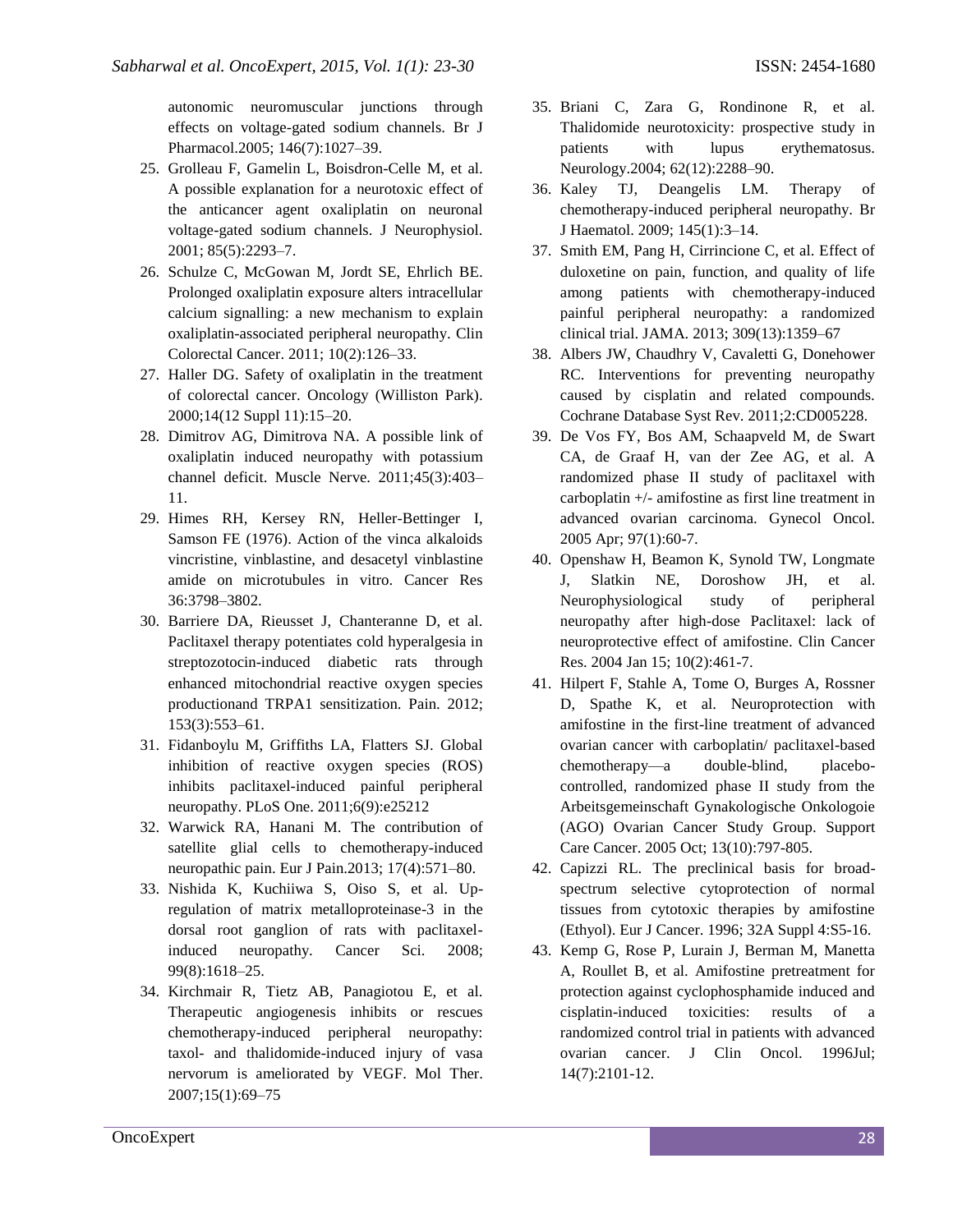- 44. Lorusso D, Ferrandina G, Greggi S, Gadducci A, Pignata S, Tateo S, et al. Phase III multicenter randomized trial of amifostine as cytoprotectantin first-line chemotherapy in ovarian cancer patients. Ann Oncol. 2003Jul;14(7):1086-93.
- 45. Cascinu S, Catalano V, Cordella L, Labianca R, Giordani P, Baldelli AM, et al. Neuroprotective effect of reduced glutathione on oxaliplatin-based chemotherapy in advanced colorectal cancer: a randomized, double-blind, placebo-controlled trial. J Clin Oncol. 2002 Aug 15; 20(16):3478-83.
- 46. Milla P, Airoldi M, Weber G, Drescher A, Jaehde U, Cattel L. Administration of reduced glutathione in FOLFOX4 adjuvant treatment for colorectal cancer: effect on oxaliplatin pharmacokinetics, Pt-DNA adduct formation, and neurotoxicity. Anticancer Drugs. 2009Jun; 20(5):396-402.
- 47. Smyth JF, Bowman A, Perren T, Wilkinson P, Prescott RJ, Quinn KJ et al. Glutathione reduces the toxicity and improves quality of life of women diagnosed with ovarian cancer treated with cisplatin: results of a double-blind, randomised trial. Ann Oncol. 1997 Jun; 8(6):569-73.
- 48. Hochster HS, Grothey A, Childs BH. Use of calcium and magnesium salts to reduce oxaliplatin-related neurotoxicity. J Clin Oncol. 2007 Sep1; 25(25):4028-9.
- 49. Grothey A, Nikcevich DA, Sloan JA, Kugler JW, Silberstein PT, Dentchev T et al. Intravenous calcium and magnesium for oxaliplatin-induced sensory neurotoxicity in adjuvant colon cancer: NCCTG N04C7. J Clin Oncol. 2011 Feb 1; 29(4):421-7.
- 50. Gamelin L, Boisdron-Celle M, Morel A, Poirier AL, Berger V, Gamelin E et al. Oxaliplatinrelated neurotoxicity: interest of calciummagnesium infusion and no impact on its efficacy. J Clin Oncol. 2008 Mar 1; 26(7):1188-9
- 51. Knijn N, Tol J, Koopman M, Werter MJ, Imholz AL, Valster FA, et al. The effect of prophylactic calcium and magnesium infusions on the incidence of neurotoxicity and clinical outcome of oxaliplatin-based systemic treatment in advanced colorectal cancer patients. Eur J Cancer. 2011 Feb; 47(3):369-74.
- 52. Loprinzi CL, Qin R, Dakhil SR, et al. Phase III randomized, placebo-controlled, double-blind study of intravenous calcium and magnesium to

prevent oxaliplatin-induced sensory neurotoxicity (N08CB/Alliance) J Clin Oncol. 2014; 32:997– 1005.

- 53. Argyriou AA, Chroni E, Koutras A, Iconomou G, Papapetropoulos S, Polychronopoulos P, et al. Preventing paclitaxel-induced peripheral neuropathy: a phase II trial of vitamin E supplementation. J Pain Symptom Manage. 2006 Sep; 32(3):237-44.
- 54. Argyriou AA, Chroni E, Koutras A, Iconomou G, Papapetropoulos S, Polychronopoulos P, et al. A randomized controlled trial evaluating the efficacy and safety of vitamin E supplementation for protection against cisplatin-induced peripheral neuropathy: final results. Support Care Cancer. 2006 Nov; 14(11):1134-40.
- 55. Pace A, Giannarelli D, Galie E, Savarese A, Carpano S, Della Giulia M, et al. Vitamin E neuroprotection for cisplatin neuropathy: a randomized, placebo-controlled trial. Neurology. 2010 Mar 2; 74(9):762-6.
- 56. Kottschade LA, Sloan JA, Mazurczak MA, Johnson DB, Murphy BP, Rowland KM, et al. The use of vitamin E for the prevention of chemotherapy-induced peripheral neuropathy: results of a randomized phase III clinical trial. Support Care Cancer. 2010 Oct 9.
- 57. Wang WS, Lin JK, Lin TC, Chen WS, Jiang JK, Wang HS, et al. Oral glutamine is effective for preventing oxaliplatin-induced neuropathy in colorectal cancer patients. Oncologist. 2007 Mar; 12(3):312-9.
- 58. Vahdat L, Papadopoulos K, Lange D, Leuin S, Kaufman E, Donovan D, et al. Reduction of paclitaxel-induced peripheral neuropathy with glutamine. Clin Cancer Res. 2001 May; 7(5):1192-7.
- 59. Stubblefield MD, Vahdat LT, Balmaceda CM, Troxel AB, Hesdorffer CS, Gooch CL. Glutamine as a neuroprotective agent in high-dose paclitaxel induced peripheral neuropathy: a clinical and electrophysiologic study. Clin Oncol (R Coll Radiol). 2005 Jun; 17(4):271-6.
- 60. Loven D, Levavi H, Sabach G, Zart R, Andras M, Fishman A, et al. Long-term glutamate supplementation failed to protect against peripheral neurotoxicity of paclitaxel. Eur J Cancer Care (Engl). 2009 Jan; 18(1):78-83.